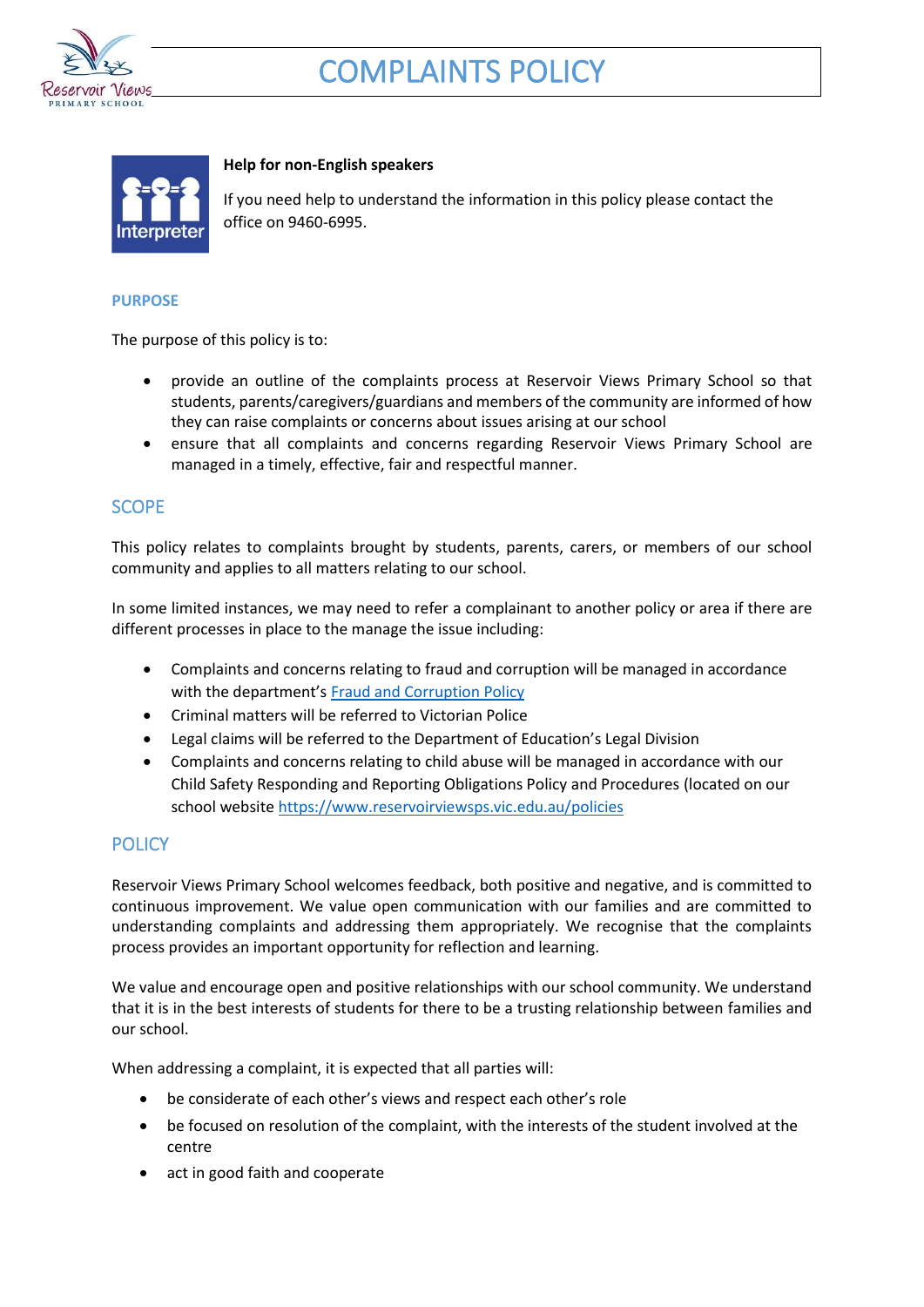- behave with respect and courtesy
- respect the privacy and confidentiality of those involved, as appropriate
- operate within and seek reasonable resolutions that comply with any applicable legislation and Department policy.
- recognise that schools and the Department may be subject to legal constraints on their ability to act or disclose information in some circumstances.

#### Complaints and concerns process for students

Reservoir Views Primary School acknowledges that issues or concerns can cause stress or worry for students and impact their wellbeing and learning. Reservoir Views Primary School encourages our students to raise issues or concerns as they arise so that we can work together to resolve them.

Students with a concern or complaint can raise them with a trusted adult at school, for example, with the classroom teacher, education support staff member or assistant principal and/or principal. Reservoir Views Primary School will take your concern or complaint seriously and will explain to you what steps we can take to try to resolve the issue and support you.

You can also ask your parent, carer or another trusted adult outside of the school, to talk to us about the issue. Information about our parent/carer complaints and concerns process is outlined further below. The parent/carer process also applies to students who are mature minors, refer to: [Mature](https://www2.education.vic.gov.au/pal/mature-minors-and-decision-making/policy)  [Minors and Decision Making.](https://www2.education.vic.gov.au/pal/mature-minors-and-decision-making/policy)

Other ways you can raise a concern or complaint with us include:

- talking to a member of the student representative council about your concern and any suggestions you have for resolving it
- participating in our Attitudes to School Survey (for Grades 4-6)
- writing a note for our anonymous student suggestions box at the office

Detailed information and guidance for students on how to raise a concern or complaint at school is available at:

• Resolving complaints at school – A resource for students

Further information and resources to support students to raise issues or concerns are available at:

- [Report Racism Hotline](https://www.vic.gov.au/report-racism-or-religious-discrimination-schools) (call 1800 722 476) this hotline enables students to report concerns relating to racism or religious discrimination
- [Reach Out](https://au.reachout.com/?gclid=CjwKCAiAgbiQBhAHEiwAuQ6BktaB5xneGFK3TnOql5c5eZ7af7dDm9ffLZa7N59FEtbtQzVIk8sGWhoC8N0QAvD_BwE)
- [Headspace](https://headspace.org.au/)
- [Kids Helpline](https://kidshelpline.com.au/?gclid=CjwKCAiAgbiQBhAHEiwAuQ6Bkro6UD2EBcRILznFnRhKjfi5I84jJlUa0fyiiYLQ4mHx5sXTStxH8BoCCEIQAvD_BwE) (call 1800 55 1800)
- Victorian [Aboriginal Education Association](https://www.vaeai.org.au/) (VAEAI)

#### Complaints and concerns process for parents, carers and community members

#### Preparation for raising a concern or complaint

Reservoir Views Primary School encourages parents, carers or members of the community who may wish to submit a complaint to:

- carefully consider the issues you would like to discuss
- remember you may not have all the facts relating to the issues that you want to raise
- think about how the matter could be resolved
- be informed by checking the policies and guidelines set by the Department and Reservoir Views Primary School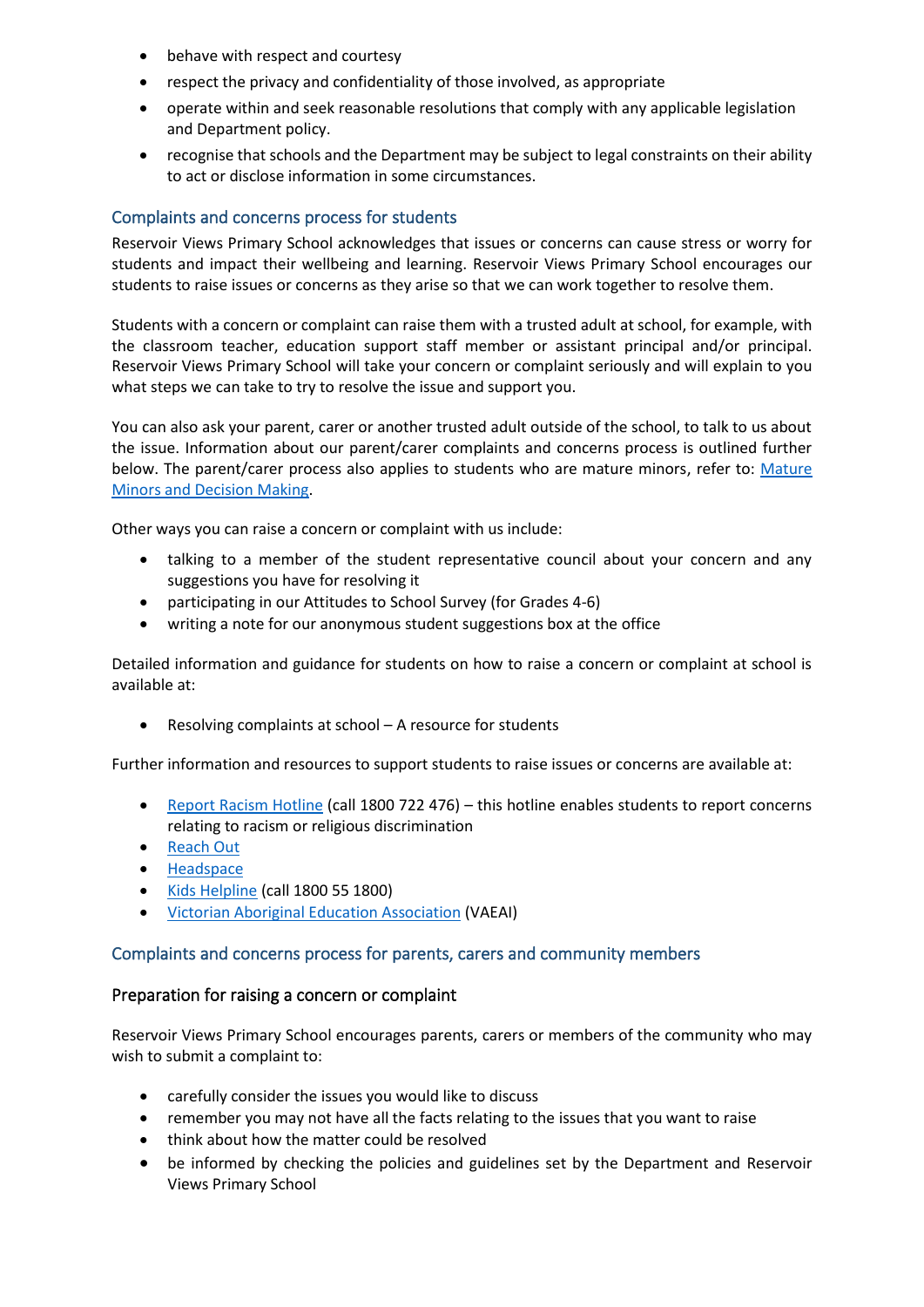## Support person

You are welcome to have a support person to assist you in raising a complaint or concern with our school. Please advise us if you wish to have a support person to assist you, and provide their name, contact details, and their relationship to you.

### Raising a concern

Reservoir Views Primary School is always happy to discuss with parents/carers and community members any concerns that they may have. Concerns in the first instance should be directed to your child's teacher, verbally or in writing. Where possible, school staff will work with you to ensure that your concerns are appropriately addressed.

#### Making a complaint

Where concerns cannot be resolved in this way, parents/caregivers/guardians or community members may wish to make a formal complaint to the Principal/Assistant Principal.

If you would like to make a formal complaint, in most cases, depending on the nature of the complaint raised, our school will first seek to understand the issues and will then convene a resolution meeting with the aim of resolving the complaint together, with all parties involved, if appropriate. The following process will apply:

- **1. Complaint received:** Please either email, telephone or arrange a meeting through the front office with the Assistant Principal or Principal, to outline your complaint so that we can fully understand what the issues are. We can discuss your complaint in a way that is convenient for you, whether in writing, in person or over the phone.
- **2. Information gathering:** Depending on the issues raised in the complaint, the Principal, Assistant Principal or nominee may need to gather further information to properly understand the situation. This process may also involve speaking to others to obtain details about the situation or the concerns raised. Where appropriate, we will seek your agreement to raise your concerns with other parties.
- **3. Response:** Where possible, a resolution meeting will be arranged with the Assistant Principal/Principal to discuss the complaint with the objective of reaching a resolution satisfactory to all parties. If after the resolution meeting we are unable to resolve the complaint together, we will work with you to produce a written summary of the complaint in the event you would like to take further action about it. In some circumstances, the Principal may determine that a resolution meeting would not appropriate. In this situation, a response to the complaint will be provided in writing.
- **4. Timelines:** Reservoir Views Primary School will acknowledge receipt of your complaint as soon as possible (usually within two school days) and will seek to resolve complaints in a timely manner. Depending on the complexity of the complaint, Reservoir Views Primary School may need some time to gather enough information to fully understand the circumstances of your complaint. We will endeavour to complete any necessary information gathering and hold a resolution meeting where appropriate within 10 working days of the complaint being raised. In situations where further time is required, Reservoir Views Primary School will consult with you and discuss any interim solutions to the complaint that can be put in place.

Please note that unreasonable conduct (e.g. vexatious complaints or complaints not made in good faith) may need to be managed differently to the procedures in this policy.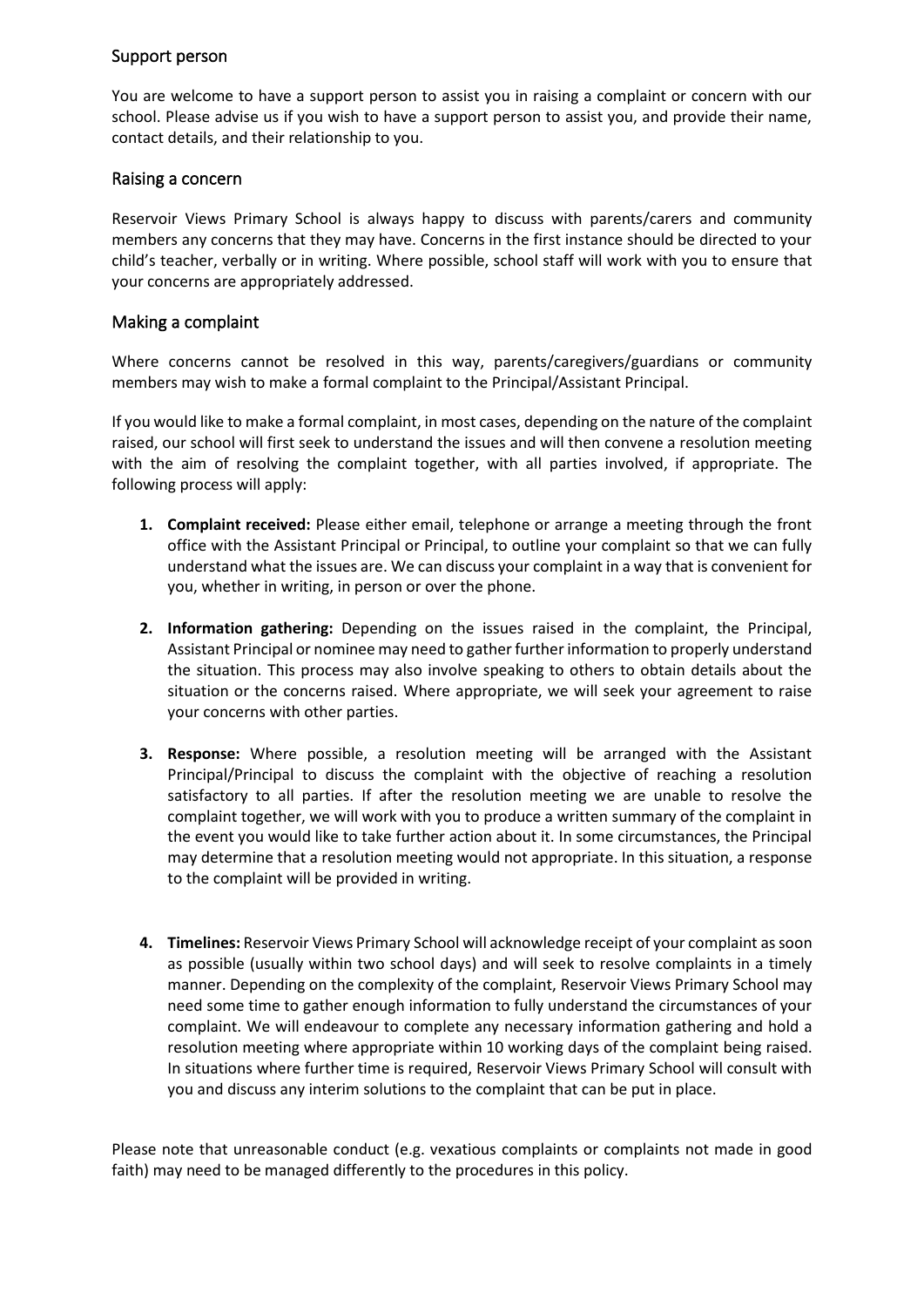# Resolution

Where appropriate, Reservoir Views Primary School may seek to resolve a complaint by:

- an apology or expression of regret
- a change of decision
- a change of policy, procedure or practice
- offering the opportunity for student counselling or other support
- other actions consistent with school values that are intended to support the student, parent and school relationship, engagement, and participation in the school community.

In some circumstances, Reservoir Views Primary School may also ask you to attend a meeting with an independent third party, or participate in a mediation with an accredited mediator to assist in the resolution of the dispute.

# **Escalation**

If you are not satisfied that your complaint has been resolved by the school, or if your complaint is about the Principal and you do not want to raise it directly with them, then the complaint should be referred to the North-West Region by contacting 1300 338 691.

Reservoir Views Primary School may also refer a complaint to North-West Region if we believe that we have done all we can to address the complaint.

For more information about the Department's parent complaints process, including the role of the Regional Office, please see: [Raise a complaint or concern about your school.](https://www.vic.gov.au/raise-complaint-or-concern-about-your-school#speaking-to-your-school)

## Record keeping and other requirements

To meet Department and legal requirements, our school must keep written records of:

- Serious, substantial or unusual complaints
- Complaints relating to the Child Information Sharing Scheme and Family Violence Information Sharing Scheme, to meet regulatory requirements - refer to Child and Family Violence Information Sharing Schemes for further information

Our school also follows Department policy to ensure that record-keeping, reporting, privacy and employment law obligations are met when responding to complaints or concerns.

# **COMMUNICATION**

This policy is available publicly on the school's website and a hard copy is available from school administration upon request. This policy is included in:

- staff induction processes
- staff handbook/manual
- transition and enrolment packs

It will also be discussed at parent information nights/sessions and will be included as an Aannual reference in the school newsletter.